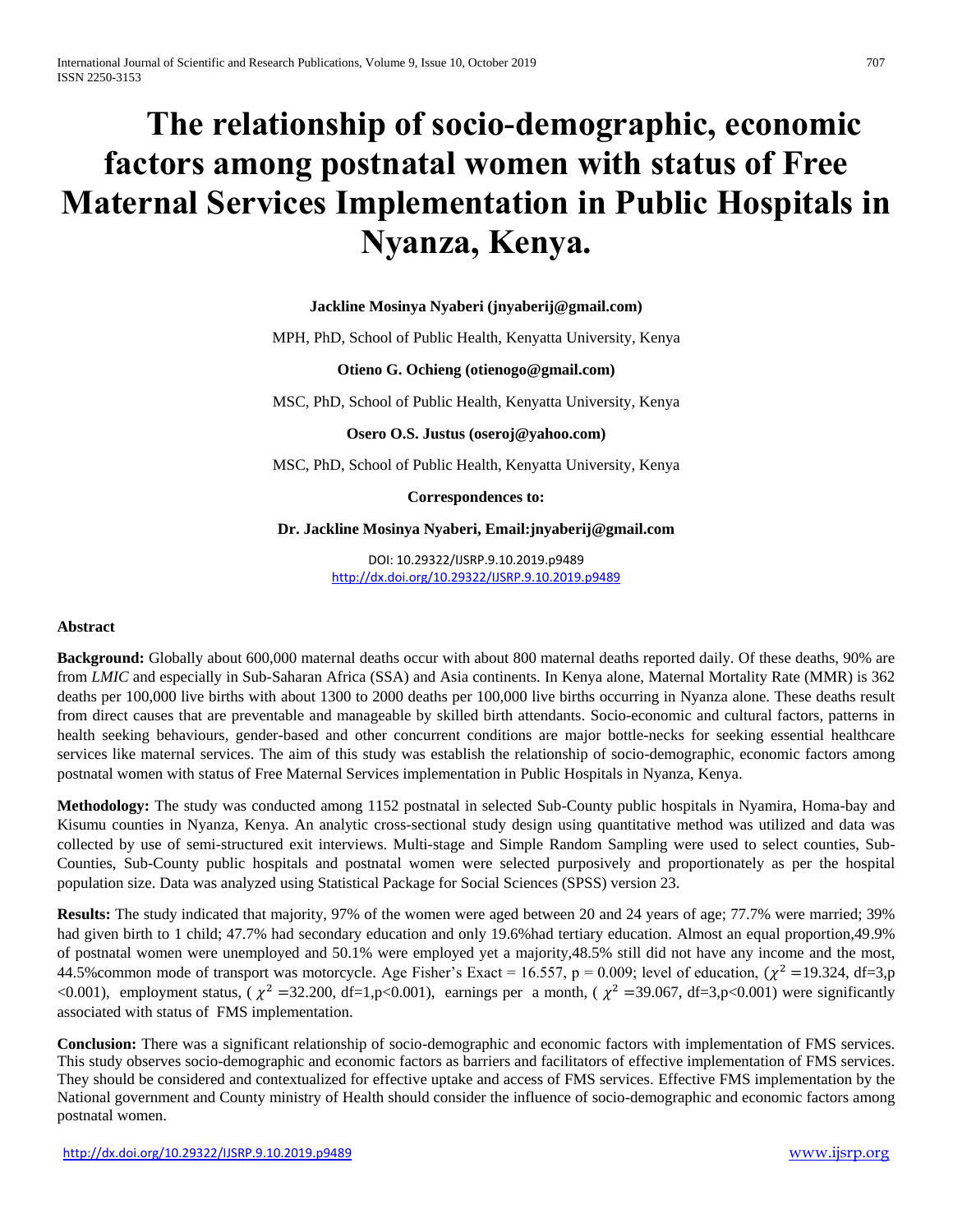#### **Introduction**

Approximately 600,000 maternal deaths occur worldwide with about 800 maternal deaths reported daily (Alkema,2016; Lang'at & Mwanri, 2015; WHO *et al*., 2012). Over 90% of these deaths occur in *LMIC* and especially in Sub-Saharan Africa (SSA) and Asia continents (WHO, 2012; Witter, 2010). Kenya's current Maternal Mortality Rate (MMR) is 362 deaths per 100,000 live births and about 1300 to 2000 deaths per 100,000 live births occur in Nyanza alone (KDHS,2014). Three quarters of these deaths result from direct causes, such as sepsis, obstructed labour, obstetric hemorrhage, hypertensive disorders of pregnancy and abortion. These causes are preventable and manageable by a skilled healthcare worker (Say *et al*., 2014; Stokes and Wilkinson,2018). In Africa, a woman is at a reasonably high risk of dying from pregnancy –related complications with a chance of 1 in 39 lifetime risk of dying compared to 1 in 4000 in the developed countries (WHO *et al*., 2012). Even with the alarming maternal mortality rates, gaps in the quality of maternal health services exist due to high costs, poor staffing and inaccessibility (Zureick-Brown,2013; Witter, 2012; Witter *et al*.,2010).

Consequently, globally, and now in the Low and Middle Income Countries, there has been a tremendous growth aiming to reduce financial barriers to health care, but with emphasis on maternal health services and vulnerable groups Alkema,2016; Hercot *et al.,* 2011; Lang'at & Mwanri)

In Sub –Saharan Africa health outcomes are generally poor across all populations but worse in high risk groups and yet there is too much pressure to address the socio-determinants of health and decrease the existing inequalities of health. As a result, these bottlenecks exacerbate the effective implementation of socially, economically and culturally acceptable interventions of health (Arthur,2014; Gitonga & Muiruri, 2016; Owusu-Addo *et al*., 2016; Wanjira *et al*., 2011).

Maternal mortality and morbidity can be reduced by effective utilization of provided and recommended maternal services. Improving the uptake of maternal services require early initiation of Antenatal Care services (ANC) for all pregnant young women from resource constrained families, rural settings and with low levels of education (Ochako *et al*., 2011).

Socio-economic and cultural factors, patterns in health seeking behaviours, gender-based and concurrent conditions like HIV are among the bottle-necks of access and uptake of free health services (Mauch *et al.,* 2011; Otieno *et al.*, 2010). In other related studies,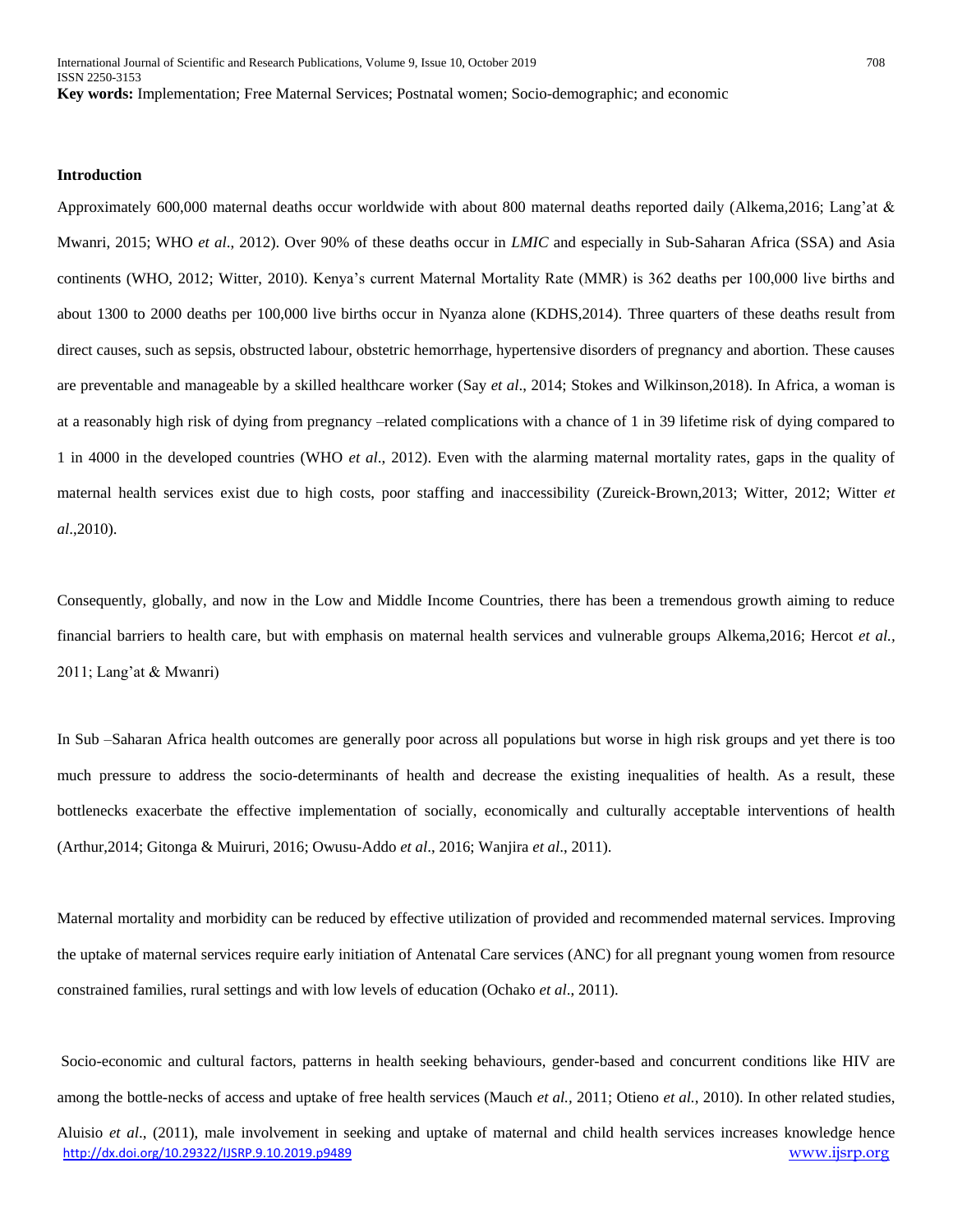contribute to wellbeing and reductions in infections in HIV, TB and related mortality and morbidity. Further, in resource poor settings coupled with low-paying jobs for mothers who are not formally employed due to their level of education decreases utilization of health services even when they are free. However, mothers who are formally employed can afford health services and utilization of search related is enhanced due to formal engagements with their employers (Pandey and Karki,2014).

Reducing Maternal Mortality (MM) is a major bottleneck for Sub-Saharan Africa, including Kenya who is now also experimenting on the free maternal health policy and therefore adopted a policy of fees abolition for maternal services in 2013 (MoH, Kenya, 2013; Ridde & Morestin, 2011). There is a dearth in studies evaluating the implementation of FMS in Kenya. The aim of this study was to establish the relationship of socio-demographic, economic factors among postnatal women with status of FMS Implementation in Public Hospitals in Nyanza, Kenya.

## **Methodology**

**Study area:** The study was conducted selected Sub-County public hospitals in Nyamira, Homa-bay and Kisumu counties in Nyanza, Kenya which has a population of approximately 5.442,711 persons as at 2009 (GOK/CBS, 2008/2009). The Maternal Mortality Rate (MMR) is significantly high (14.9%) than the national MMR and with the prevalence that has remained high. Nyanza is rated  $2<sup>nd</sup>$  in fertility rates in Kenya and with low, 26% hospital deliveries (KNBS & ICF Macro 2010,2012).

**Study design:** This was an analytic cross-sectional study using both quantitative and qualitative methods. This design aid in analyzing and observing the situation and with qualitative methods the collected data is triangulated.

| County         | <b>Sub-County</b> | <b>Su-County Hospitals</b> | <b>Total deliveries per</b><br>month (average) | <b>Total deliveries</b><br>for three months | <b>Proportional sample</b><br>per sub-county<br>hospital |
|----------------|-------------------|----------------------------|------------------------------------------------|---------------------------------------------|----------------------------------------------------------|
| Kisumu         | Nyando            | Ahero                      | 100                                            | 300                                         | 205                                                      |
|                | Kisumu West       | Kombewa                    | 90                                             | 270                                         | 185                                                      |
| <b>Nyamira</b> | Nyamira North     | Ekerenyo                   | 80                                             | 240                                         | 165                                                      |
|                | Masaba North      | Masaba                     | 100                                            | 300                                         | 205                                                      |
| Homa-Bay       | Ndhiwa            | Ndhiwa                     | 70                                             | 210                                         | 145                                                      |
|                | Kaspul            | Karachuonyo                | 120                                            | 360                                         | 247                                                      |

**Table 1 Sample size from each study area**

<http://dx.doi.org/10.29322/IJSRP.9.10.2019.p9489> [www.ijsrp.org](http://ijsrp.org/) **Data Collection and analysis:** Semi- structured exit interviews were used to collect data from a sample of 1152 postnatal women who were sampled proportionately according to the hospital population size of postnatal women seeking postnatal services. Multistage and Simple Random Sampling were used to select counties, Sub-Counties, Sub-County public hospitals and the interviewed postnatal women who had delivered in each hospital were purposively selected.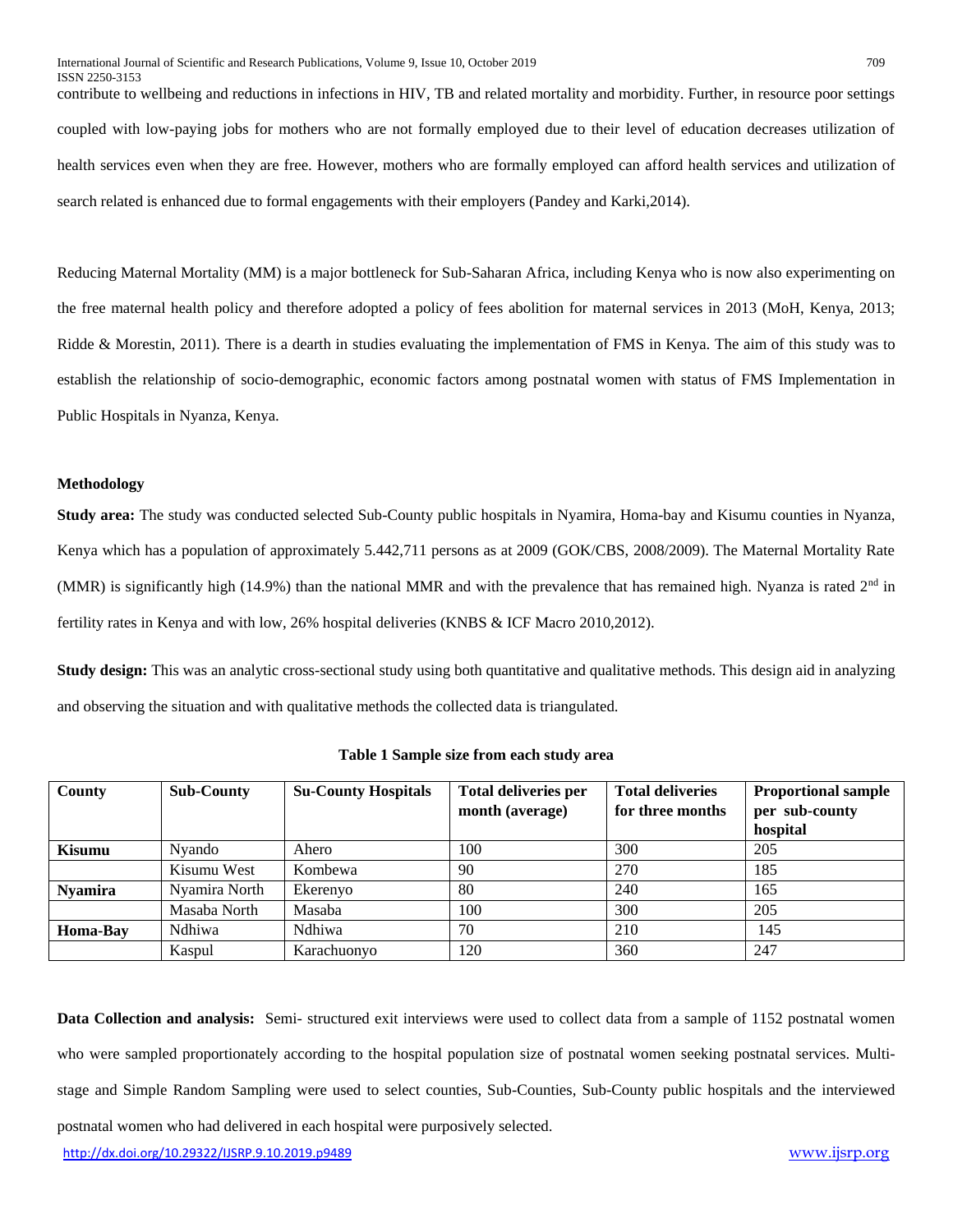**Ethical clearance:** This study received ethical clearance from the Kenyatta University Ethical Review Committee, Kenya and the National Commission for Science, Technology and Innovation, Kenya provided the research permit to conduct the study in the selected Counties in Nyanza, Kenya, each County also provided an authorization letter and a written informed consent was obtained from each participant before conducting the interviews.

# **Results**

| Table 2: Postnatal women' Socio-demographic and economic characteristics |  |
|--------------------------------------------------------------------------|--|
|--------------------------------------------------------------------------|--|

| <b>Variable</b>            | Category       | $\mathbf n$    | $\frac{0}{0}$ |
|----------------------------|----------------|----------------|---------------|
| <b>Age Category</b>        | $\leq$ 19      | 243            | 41%           |
|                            | $20 - 24$      | 419            | 73%           |
|                            | $25 - 29$      | 308            | 54.3%         |
|                            | $30 - 34$      | 135            | 23.1%         |
|                            | $35 - 39$      | 42             | 7.3%          |
|                            | $40 - 44$      | 5              | 0.8%          |
|                            | $45+$          | $\overline{2}$ | 0.3%          |
| Marital status             | Married        | 895            | 77.7%         |
|                            | Unmarried      | 257            | 22.3%         |
| Parity                     |                | 450            | 39.0%         |
|                            | $\sqrt{2}$     | 289            | 25.1%         |
|                            | 3              | 200            | 17.4%         |
|                            | 4 and above    | 212            | 18.4%         |
| Religion                   | Christian      | 1150           | 99.8%         |
|                            | Muslim         | $\overline{2}$ | 0.2%          |
| Level of education         | None           | 16             | 1.4%          |
|                            | Primary        | 361            | 31.3%         |
|                            | Secondary      | 550            | 47.7%         |
|                            | Tertiary       | 225            | 19.6%         |
|                            | Total          | 1152           | 100.0%        |
| Employment status          | Unemployed     | 575            | 49.9%         |
|                            | Employed       | 577            | 50.1%         |
| Total earnings per a month | None           | 559            | 48.5%         |
|                            | $1$ to $500\,$ | 69             | 6.0%          |
|                            | 501-5000       | 371            | 32.2%         |
|                            | Above 5001     | 154            | 13.3%         |

**Key: n=frequency; %=percentage**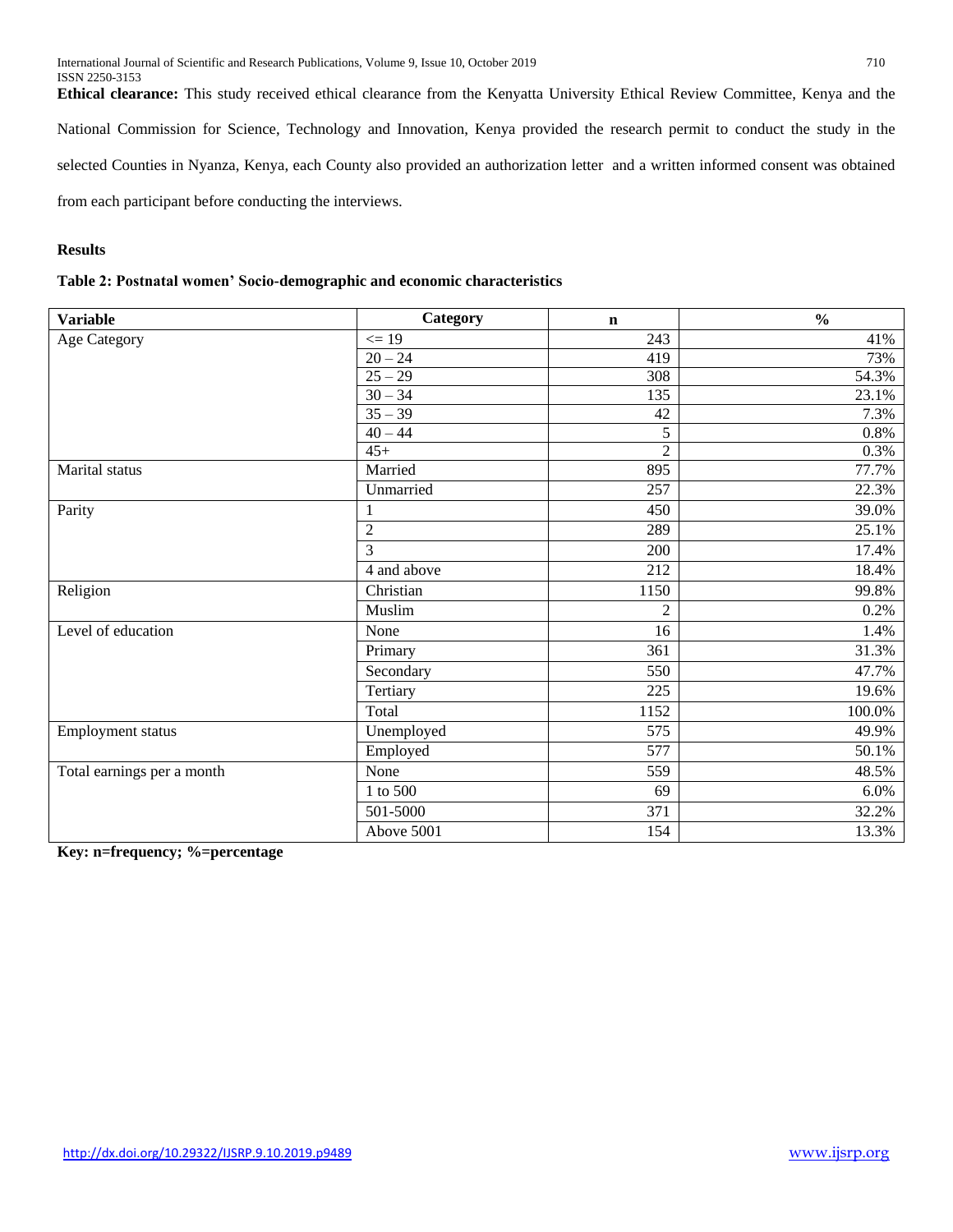|                        |                | <b>Status of implementation</b> |               |                |               |                               |
|------------------------|----------------|---------------------------------|---------------|----------------|---------------|-------------------------------|
|                        |                | <b>Adequate</b>                 |               | Inadequate     |               |                               |
| <b>Characteristics</b> |                | N                               | $\frac{0}{0}$ | $\mathbf n$    | $\frac{6}{9}$ | <b>Statistics</b>             |
| Age                    | $\leq$ 19      | 84                              | 16.9%         | 159            | 24.1%         |                               |
|                        | $20 - 24$      | 186                             | 37.5%         | 233            | 35.5%         |                               |
|                        | $25 - 29$      | 153                             | 30.8%         | 155            | 23.5%         | $Fisher's Exact =$            |
|                        | $30 - 34$      | 52                              | 10.5%         | 83             | 12.6%         | 16.557, $p = 0.009**$         |
|                        | $35 - 39$      | 20                              | 4.0%          | 22             | 3.3%          |                               |
|                        | $40 - 44$      | 1                               | 0.2%          | $\overline{4}$ | 0.6%          |                               |
|                        | $45+$          | $\overline{0}$                  | $0.0\%$       | $\overline{2}$ | 0.3%          |                               |
| Marital status         | Married        | 507                             | 56.6%         | 388            | 43.4%         | $Fisher's Exact =$            |
|                        | Unmarried      | 151                             | 58.5%         | 107            | 41.5%         | 0.288, $p = 0.618$            |
| Parity                 |                | 267                             | 59.4%         | 183            | 40.6%         |                               |
|                        | $\overline{2}$ | 166                             | 57.2%         | 124            | 42.8%         | $\chi^2 = 2.218$ , df = 3, p  |
|                        | 3              | 110                             | 54.7%         | 91             | 45.3%         | $= 0.52$                      |
|                        | 4 and above    | 115                             | 54.0%         | 98             | 46.0%         |                               |
| Religion               | Christian      | 655                             | 57.0%         | 495            | 43.0%         | $\chi^2 = 1.509$ , df = 1,    |
|                        | Muslim         | $\overline{2}$                  | 100.0%        | $\Omega$       | 0.0%          | Fisher's Exact = $0.509$      |
| Education              | None           | 12                              | 75.0%         | 4              | 25.0%         |                               |
|                        | Primary        | 198                             | 55.0%         | 163            | 45.0%         | $\chi^2 = 19.324$ , df = 3, p |
|                        | Secondary      | 342                             | 62.3%         | 207            | 37.7%         | $= 0.000$ **                  |
|                        | Tertiary       | 105                             | 46.5%         | 121            | 53.5%         |                               |
| Employment             | Unemployed     | 280                             | 48.8%         | 294            | 51.2%         | $\chi^2$ = 32.200, df = 1, p  |
| status                 | Employed       | 377                             | 65.3%         | <b>200</b>     | 34.7%         | $= 0.000$ **                  |
| Total                  | None           | 275                             | 49.3%         | 283            | 50.7%         |                               |
| earnings per a         | 1 to 500       | 31                              | 44.9%         | 38             | 55.1%         | $\chi^2$ = 39.067, df = 3, p  |
| month                  | 501-5000       | 252                             | 68.0%         | 119            | 32.0%         | $= 0.000$ **                  |
|                        | Above 5001     | 99                              | 64.3%         | 55             | 35.7%         |                               |

# **Table 3: Association of socio-demographic, economic characteristics of postnatal women with status of FMS implementation**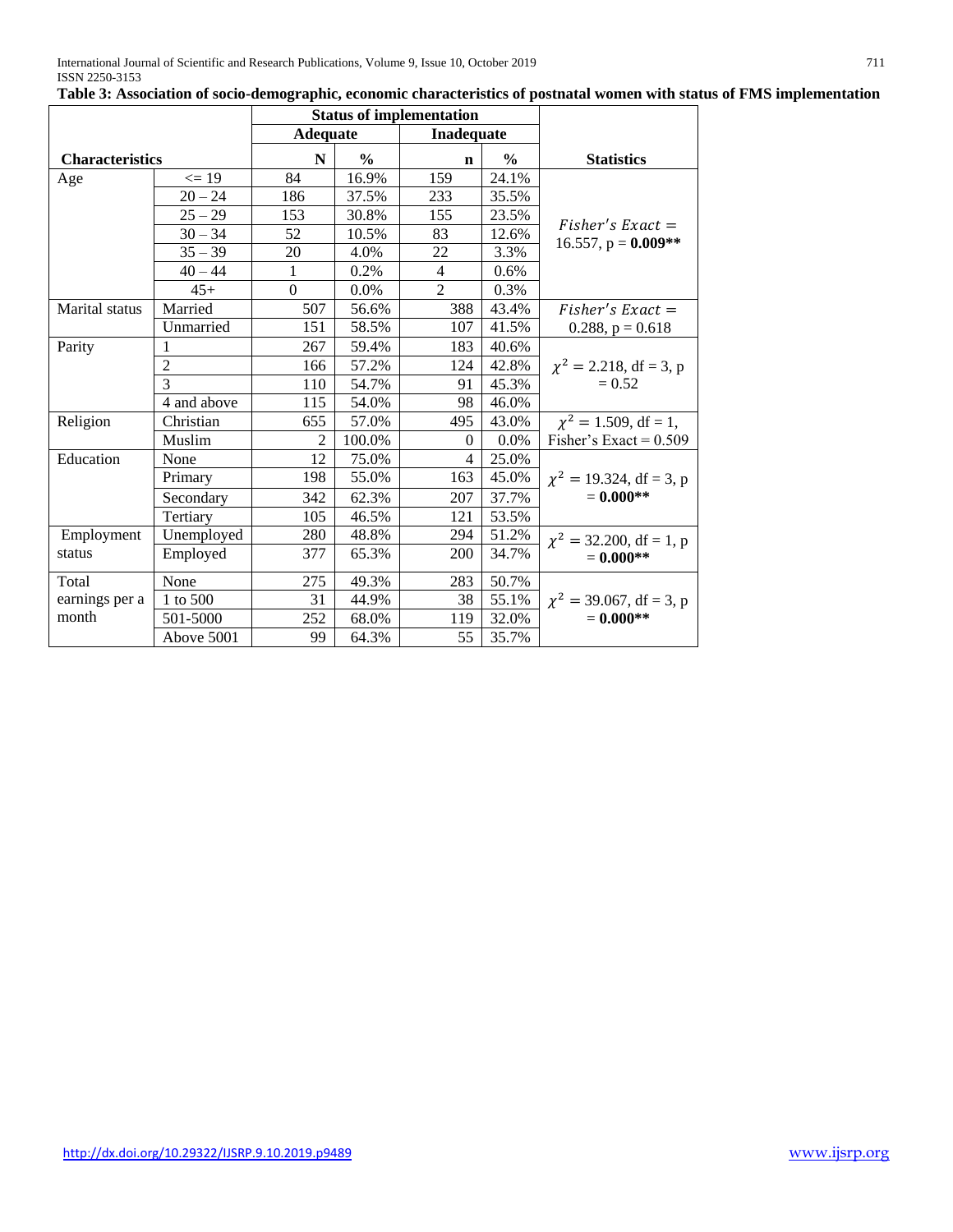

**Figure 1: Modes of Transportation**

## **4.2 Socio-demographic and economic characteristics of postnatal women**

Data was collected from 1152 post-natal women who were seeking FMS in Sub-County hospitals in Nyanza. The average age of the respondents was  $24.03$  (SD  $\pm$  5.18) with the youngest being 15 years and the oldest 47 years.

Most, 419 (73%) postnatal women were aged between 20 to 24 years. Majority, 895 (77.7%) were married, with most, 450 (39%) of them having given birth to one child. Almost all, 1150 (99.8%) postnatal women were Christians with only 2 (0.2%) being Muslims. Majority of postnatal women 550 (47.7%) had secondary education. Only 225 (19.6%) had tertiary education. Almost an equal proportion, 575 (49.9%) of postnatal women were unemployed and 577 (50.1%) were employed. However, majority, 559 (48.5%) did not have any income and only 154 (13.3%) had income of 5001 and above as shown in Table 2. This indicated the dire need for FMS in these Counties and in Kenya as whole since most populations are not employed.

The relationship between dependent variables and characteristics of postnatal women were compared. Characteristics which were significantly associated with status of FMS implementation, were age Fisher's Exact = 16.557,  $p = 0.009$ ; level of education,  $(\chi^2 = 19.324, df = 3, p \le 0.001)$ , employment status,  $(\chi^2 = 32.200, df = 1, p \le 0.001)$ , earnings per a month,  $(\chi^2 = 39.067,$  $df = 3, p < 0.001$  as shown in Table 3.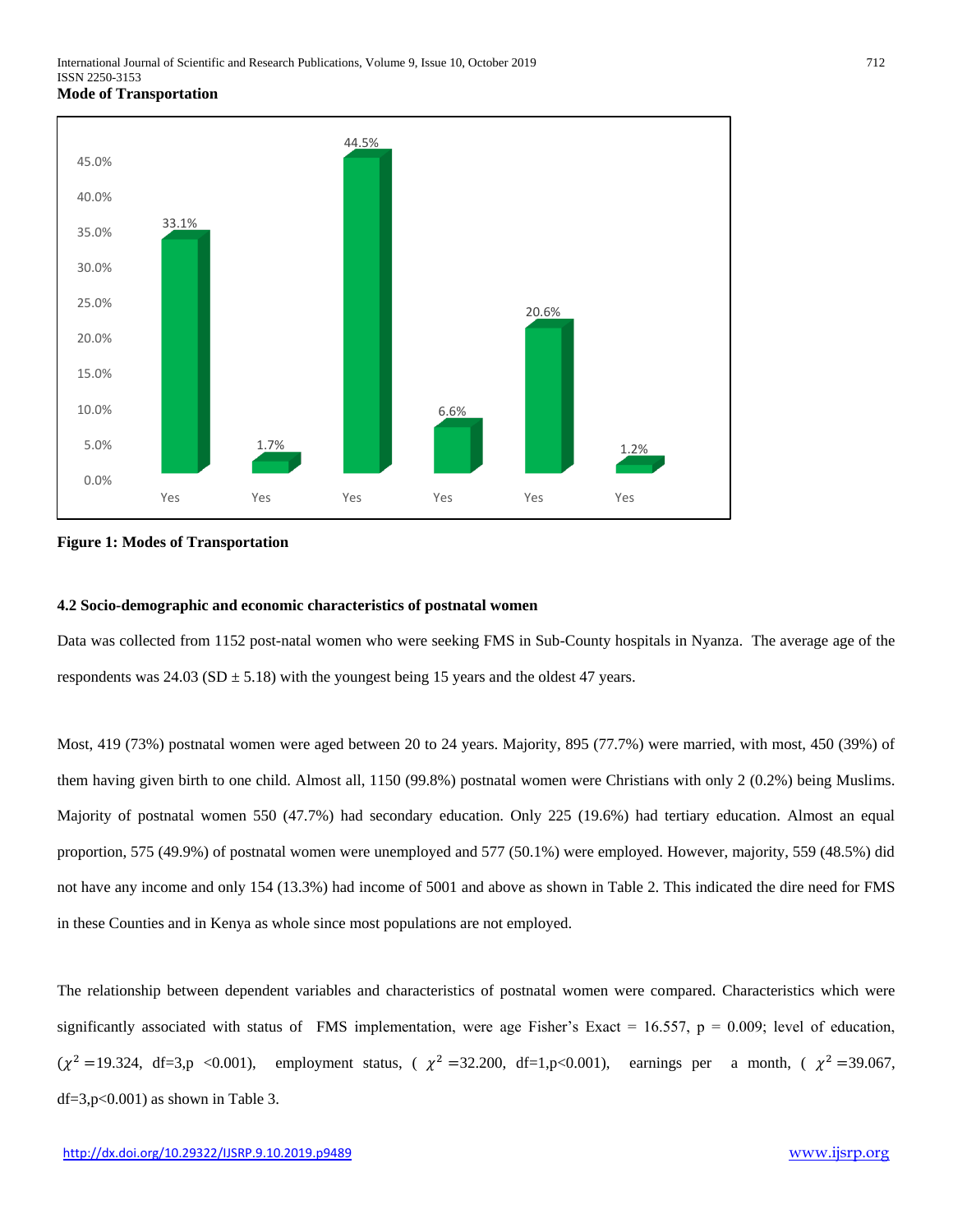International Journal of Scientific and Research Publications, Volume 9, Issue 10, October 2019 713 ISSN 2250-3153

## **Mode of transportation**

The study sought to find out the modes of transportation amongst the postnatal women. The most common mode was motorcycle 44.5%, followed by walking 33.1% and the least was own car 1.2%. However, some postnatal used a mix of the modes depending of the location of their homes to the hospital as shown in Figure 1.

## **Discussion**

Almost all, 1047(90.9%) postnatal women were between 18 to 47 years and none of the respondents were below the age of 15 years and the mean age being 15 years while the maximum was 47 years. This is consistent with KDHS, (2008/2009 and 2014) findings which indicate that the reproductive age in Kenya is between 15 years to 49 years.

Majority 895 (77.7%) of the respondents were married and a small proportion, 257 (23.3%) were unmarried. The sample is a representation of the population 's marital status in Nyanza. For parity, majority, 450 (39%) had delivered one child and almost same portion, 289 (25.1%), 200 (17.4%) and 212 (18.4%) had delivered two, three and four children respectively. This is consistent with KDHS, 2008/2009 and 2014 findings which show that more women had given birth to at least two children. The level of education of postnatal women varied with a majority, 550 (47.7%) having secondary education, none or primary accounted for 377 (32.7%) and the least, 225 (19.6%) had tertiary. This is an indication of the education status of women in Nyanza. This is consistent with (KDHS, 2008/2009 and 2014) findings which indicate that in Nyanza more women have secondary education and above. Concerning religion, almost all 1150 (99.8%) were Christians therefore a representation of the religious profile of Nyanza. This is consistent with KDHS 2008/2009 and 2014 findings which show that in every ten respondents nine were Christians in Nyanza.

For employment status, half 577 (50.1%) of the postnatal women, were employed, closely followed by the unemployed, 575 (49.9%). This is consistent with KDHS (2008/2009 and 2014) which documents that the highest proportions of the employed women are from Nyanza and Central regions. As it regards to income, majority, 559 (48.5%) had no income, those who had an income of up to Ksh.5000 were 440 (38.2%) and only 154 (13.3%) had an income of above Ksh.5000.

The distance covered to the health facility was categorized into six groups i.e, travel by walking, bicycle, motorcycle, taxi, matatu and own car. According to this study, majority, 44.5% used a motorcycle, others either walked, 33.1% or used both. This could be attributed to some hospitals not being easily accessible. Therefore, this is consistent with other studies Ettarh and Kimani., (2016) and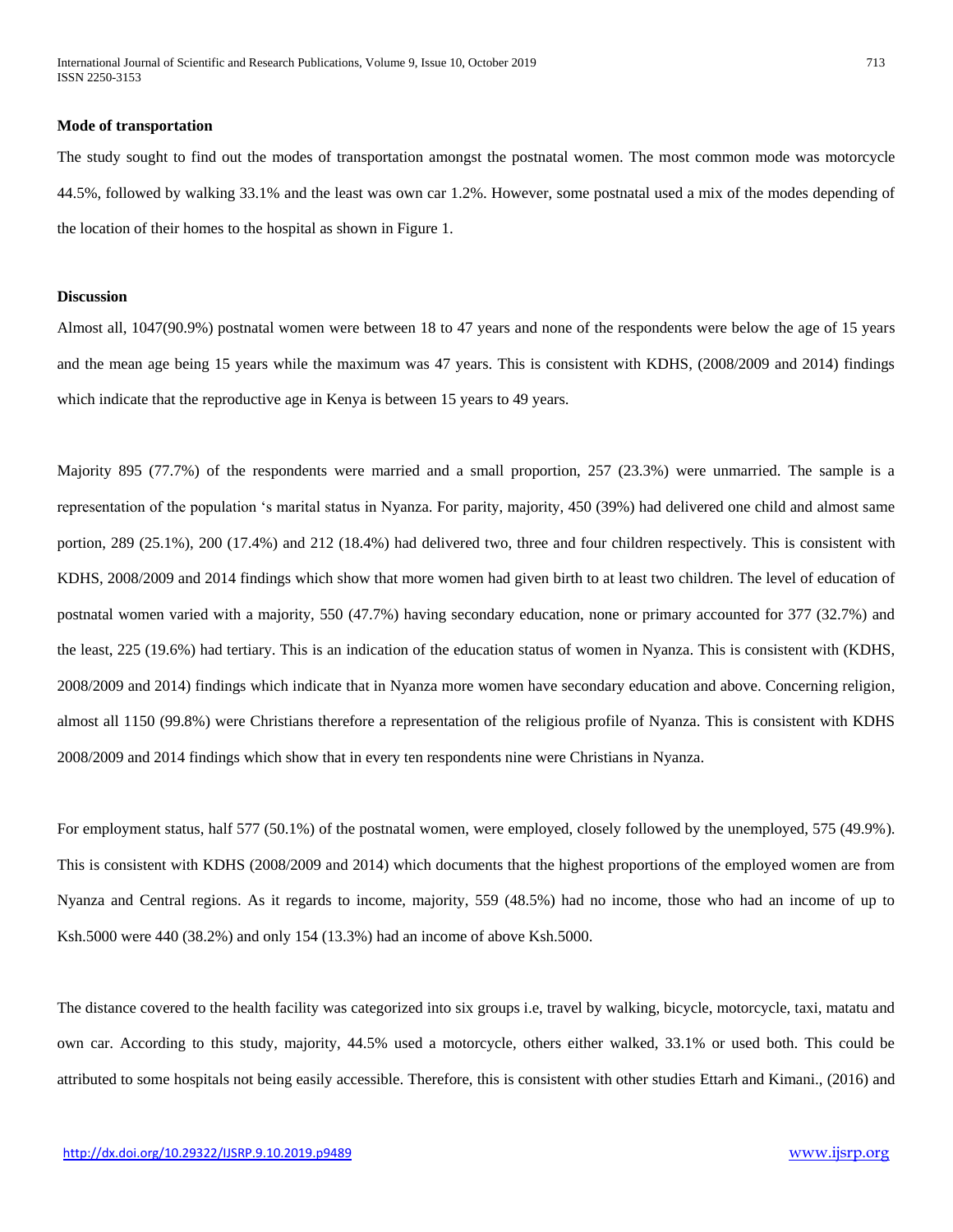International Journal of Scientific and Research Publications, Volume 9, Issue 10, October 2019 714 ISSN 2250-3153

Mwaliko *et al.,* (2014) which have documented that at least hospitals should be within reach with a distance of 5kms and below in

order for health services to be more accessible and hence reduce mortality and morbidity that is related to distance.

There was a relationship in socio-demographic and economic factors of postnatal women with status of FMS implementation.

Effective FMS implementation by the National government and County ministry of Health should consider the influence of socio-

demographic and economic factors among women

## **Conflict of interest**

**The authors declare that they have no conflict of interest.**

## **References**

Alkema, L., Chou, D., Hogan, D., Zhang, S., Moller AB, Gemmill,A., Fat, DM., Boerma,

 T., Temmerman, M., Mathers, C., Say, L., on behalf of the United Nations Maternal Mortality Estimation Inter-Agency Group collaborators and technical advisory group. (2016). Global, regional, and national levels and trends in maternal mortality between 1990 and 2015, with scenario-based projections to 2030: a systematic analysis by the UN Maternal Mortality Estimation Inter- Agency Group.; *Lancet,*387 (10017): 462-74.

- Aluisio, A., Richardson, B. A., Bosire, R., John-Stewart, G., Mbori-Ngacha, D. & Farquahar, C. (2011). Male antenatal attendance and HIV testing are associated with decreased infant infection and increased HIV survival. *Journal of Acquired Immune-Deficiency Syndrome*.1:56(1).
- Arthur, E., (2014). Wealth and antenatal care use: implications for maternal health care utilization in Ghana. Arthur Health Economics Review, 2012, 2:14. Access, http://www.healtheconomicsreview.com/content/2/1/14
- Ettarh, RR. & Kimani J. (2016). Influence of Distance to Health Facilities on the Use of Skilled Attendants at Birth in Kenya. *Health Care for Women International Journal* 37(2).

GOK/CBS (2008/2009), Kenya population census. Ministry of Planning and Development. Nairobi, Kenya.

- Gitonga, E. & Muiruri, F. (2016). Determinants of health facility delivery among women in Tharaka Nithi County, Kenya. Pan African medical journal,25 (9).
- Hercot, D. Meessen, B*.* Ridde, V. Gilson, L. (2011). Removing user fees for health services in low-income countries: A multi-country review framework for assessing the process of policy change. *Health policy and planning journal*, 26,5*-*15*.*
- Kenya National Bureau of Statistics, (2013). Nyanza Province Multiple Indicator Cluster Survey 2011, Final Report. Nairobi, Kenya: Kenya National Bureau of Statistics. Kenya Demographic Health Survey, (2008/9). Nairobi, Kenya.

Kenya Demographic Health Survey (2014), Nairobi, Kenya.

- Lang'at, E. & Mwanri, L. (2015). Healthcare service provider's and facility administrators' perspectives of the free maternal healthcare services policy in Malindi District, Kenya: a qualitative study. *Journal of Reproductive Health,12 (59).*
- Ministry of Health, Kenya, (2013). The proposal for removal of user fees in primary level facilities and maternity fees in public health facilities in Kenya.